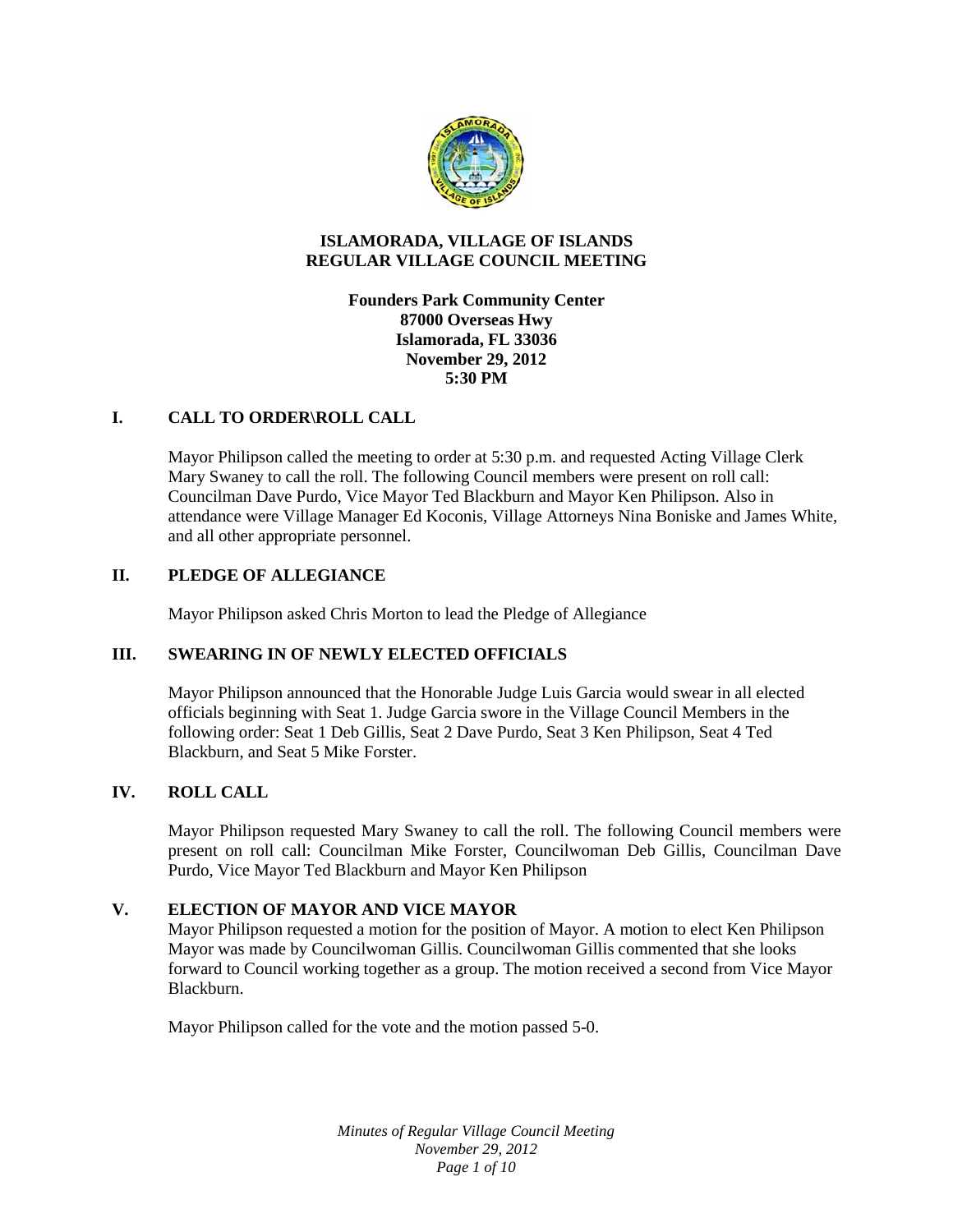Mayor Philipson requested a motion for the position of Vice Mayor. A motion to nominate Ted Blackburn was made by Councilman Forster. The motion received a second from Councilwoman Gillis.

Mayor Philipson called for the vote and the motion passed 5-0.

# **VI. PRESENTATIONS**

**A.** Acknowledgement of Deb Gillis' Service on the Local Planning Agency

Mayor Philipson asked Vice Mayor Blackburn to present Deb Gillis with the certificate for her service on the Local Planning Agency. Vice Mayor Blackburn presented the certificate and expressed appreciation for her service.

**B.** Acknowledgement of Chris Morton's Service on the Local Planning Agency

Mayor Philipson asked Vice Mayor Blackburn to present Chris Morton with the certificate for his service on the Local Planning Agency. Vice Mayor Blackburn presented the certificate and expressed appreciation for his service.

Councilman Forster announced the following appointments to the Local Planning Agency and Citizens' Advisory Committees: Jim Mooney to the Local Planning Agency; Andy Putetti to the Near Shore Water Regulation Citizens' Advisory Committee and Bob Mitchell to retain his seat on that committee; Lee Gannaway to the Parks and Recreation Citizens' Advisory Committee and Carolyn Wightman to retain her seat on that committee; and Todd Chandler and Nick Kimball to the Workforce / Affordable Housing Citizens' Advisory Committee.

Councilman Purdo appointed Kathy Ward to the Water Quality Improvement Citizens' Advisory **Committee** 

Councilman Purdo expressed his appreciation to the Reverend Tony Hammond for performing the blessing during the dedication of the Whale Harbor Joe Roth Jr. Bridge.

Councilman Purdo expressed his appreciation to the Rotary Club for its assistance with the auction during Island Christian Holiday Festival.

### **VII. PUBLIC COMMENT**

Mayor Philipson commented that the previous Council was liberal in allowing public comment and that he plans to continue that practice. Mayor Philipson opened Public Comment.

Jim Bellizzi, Islamorada, handed a copy of an email to each Councilmember. Mr. Bellizzi read the email that he had drafted. In his e-mail Mr. Bellizzi explained that he had applied for a fence permit and provided the Village building department with a copy of a plat that included the preparer's certification that the plat could be substituted for a survey. Mr. Bellizzi explained that the Village's response was that a permit for a fence requires a survey and that the plat would not be accepted by the Village in lieu of a survey. Mr. Bellizzi requested Council to direct staff to accept the plat and issue the fence permit.

In response to Mr. Bellizzi's public comment, Councilman Forster asked Village Manager Edward Koconis the status of Mr. Bellizzi's fence permit. Mr. Koconis responded that the Chief

> *Minutes of Regular Village Council Meeting November 29, 2012 Page 2 of 10*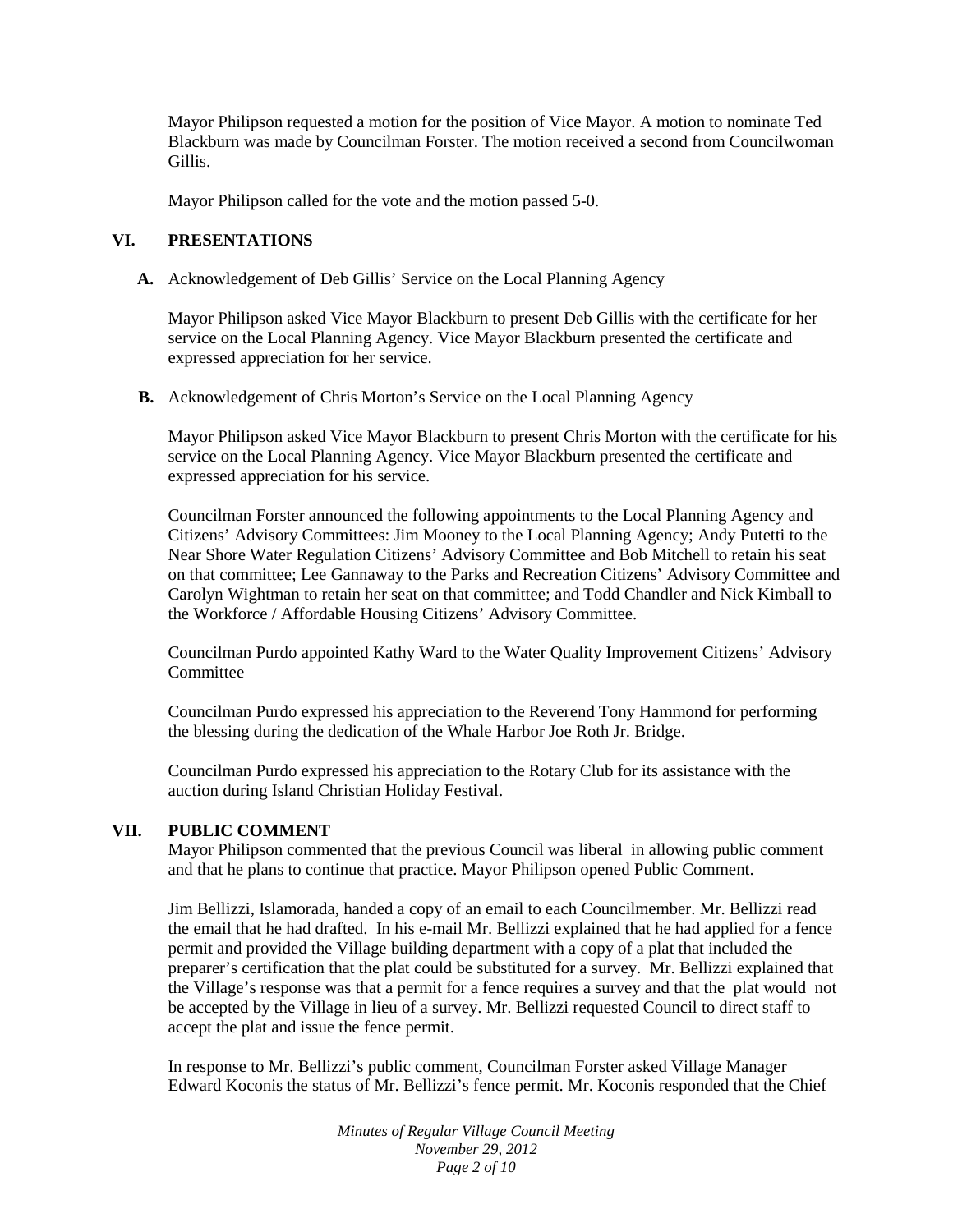Building Official requires survey to determine property lines for permitting a fence. Mr. Koconis said he would discuss the issue again with the Chief Building Official and respond to Mr. Bellizzi. Mr. Koconis stressed, however, that it would be inappropriate for him to direct the Chief Building Official to issue a permit.

Councilman Purdo asked Village Attorney Nina Boniske if the Village would be liable if a person were injured on a property if the property is not fenced. Ms. Boniske answered that the Village would not be liable.

John Fernandez, Islamorada, acknowledged Deb Gillis' contributions to the LPA. He commented that the Village should establish a law requiring connection to sewer before a property may be sold. He again requested that the Village address foreclosed properties that are not being maintained, and he suggested that the Village Council should establish another Charter Review Committee to consider making the Village Clerk position a Charter position that reports to the Village Council instead of to the Village Manager.

### **VIII. AGENDA: Request for Deletion / Emergency Additions**

# **IX. CITIZENS' ADVISORY COMMITTEE UPDATES**

**A.** Historic Preservation Commission (HPC) – Commissioner Buddy Pinder

Mayor Philipson invited Buddy Pinder to provide his report. Mr. Pinder reported that the HPC met on November 14, 2012 and the commission is primarily working on an open house scheduled for Tuesday January 29, 2012 at Islamorada Library.

**B.** Workforce / Affordable Housing Citizens' Advisory Committee – Vice Chair Keith Douglass

Mayor Philipson invited Keith Douglass to provide his report. Mr. Douglass reported that the Wet Net property has closed, that the builder is now working on building permits and that the affordable housing project is scheduled to be completed early next fall. Mr. Douglass reported that the committee is working on language concerning sewer connection subsidies to come out of the Workforce Housing Trust Fund and that the group will be working on goals and objectives. Councilman Purdo inquired about the Wet Net affordable housing project with regard to the wastewater connection.

# **(XVIII.) MAYOR / COUNCIL COMMUNICATIONS**

**B.** Discussion Regarding the Planning Department (Councilman Forster)

Councilman Forster requested Item B in Council Communications be moved up on the agenda due to a number of the audience members in attendance for this discussion item. Councilman Forster acknowledged that the Planning Department had been an issue raised during the campaign process for the November election. Councilman Forster expressed that, in his opinion, the Planning Department is not user-friendly and tends to make decisions based on the most restrictive side of the law which results resulting in unnecessary costs to applicants. He provided information on staffing levels in planning departments of other municipalities in the Florida Keys and suggested that those municipalities provide services to the public with less staff. Councilman Forster reported that he met with the Village Manager who suggested appointing a task force of contractors to identify whether the Village's building and planning codes are the

> *Minutes of Regular Village Council Meeting November 29, 2012 Page 3 of 10*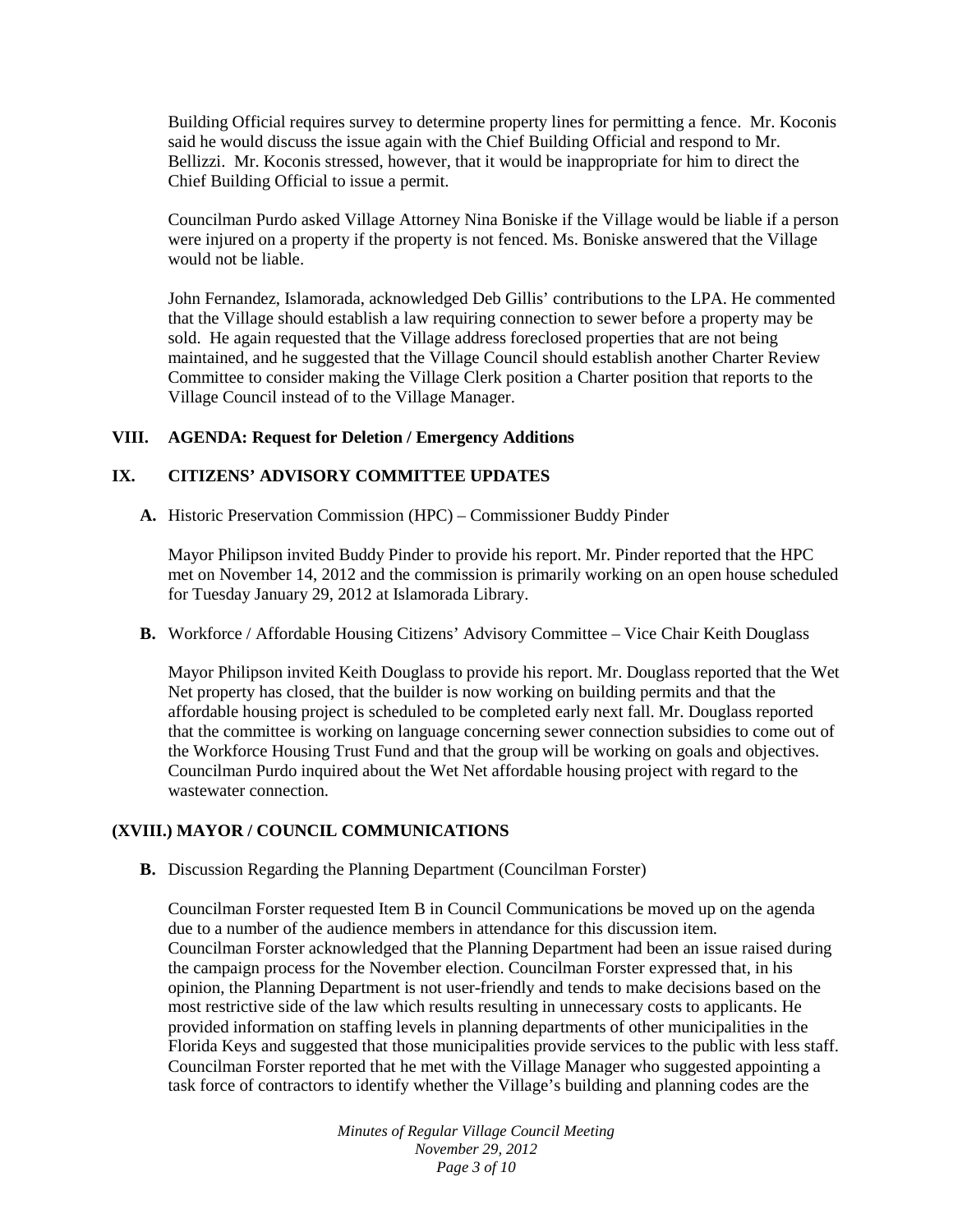restrictive element in the development and construction processes that makes the Planning Department appear not "user friendly." Councilman Forster requested a Council workshop be scheduled to address the topic.

Council discussion ensued regarding clarification of Building and Planning Departments' activities and authorities. Councilwoman Gillis acknowledged the differences in planning department staffing levels among communities may be due to the amount of land available for development and growth. Councilmembers agreed to schedule a workshop in January on a date to be identified during the December 13, 2012 Regular Village Council Meeting. Village Manager Edward Koconis expressed his appreciation for the constructive criticism and commented that the LDRs (Land Development Regulations) were written when the community's attitude toward growth was more restrictive.

Mayor Philipson invited Public comment.

Don Horton, Islamorada, expressed that he looks forward to working with everyone to make improvements.

# **X. VILLAGE MANAGER REPORTS AND UPDATES**

- **A.** Report Regarding Administrative Rule 28-19.310 Compliance Village Manager Edward Koconis reported that he received the DEO (Department of Economic Opportunity) annual report yesterday which includes a report of the Village's progress. Mr. Koconis reported that in past, the Village had been behind on wastewater compliance but that during the past year progress has occurred. He added that the Village has also been compliant with land acquisition requirements and hurricane evacuation and other items. Mr. Koconis stated that the Village may be eligible for de-designated as an Area of Critical State Concern in 2016.
- **B.** Status update on Noise Ordinance Amendments

Village Manager Koconis reported that staff is looking at regulations in other cities addressing noise and staff has identified two options for measuring noise levels. Information on the options, decibel and plainly audible, and how they might be incorporated into a noise ordinance will be presented to Council for consideration at a future meeting. Discussion ensued regarding the effectiveness of the existing noise ordinance in most situations, not spending too much time completely rewriting the ordinance, the option of soundproof curtains around outdoor areas to keep noise contained, the cost of decibel meters including training and calibration, and policy issues regarding daytime noise.

Don Horton, Islamorada, showed computer-based application for a decibel meter. He commented that regulations need to be definitive, not subjective.

**C.** Status update on Foreclosed / Abandoned Properties Ordinance

Village Manager Koconis reported that staff and the attorneys have looked at several ordinances from other municipalities for maintenance of abandoned and foreclosed properties. He stated that most specify registration criteria. Currently, if properties in Islamorada do not meet maintenance requirements, Code Enforcement action may be taken. One of the problems, however, has been that property ownership changes before code enforcement hearings can occur.

Vice Mayor Blackburn commented that the Village must take action on unsightly abandoned properties and then recoup the related costs from the property owner through a lien process. Village Manager Koconis reported that the Village has cleaned up properties and passed along the cost. Councilwoman Gillis noted that this applies not only to foreclosed/abandoned properties but

> *Minutes of Regular Village Council Meeting November 29, 2012 Page 4 of 10*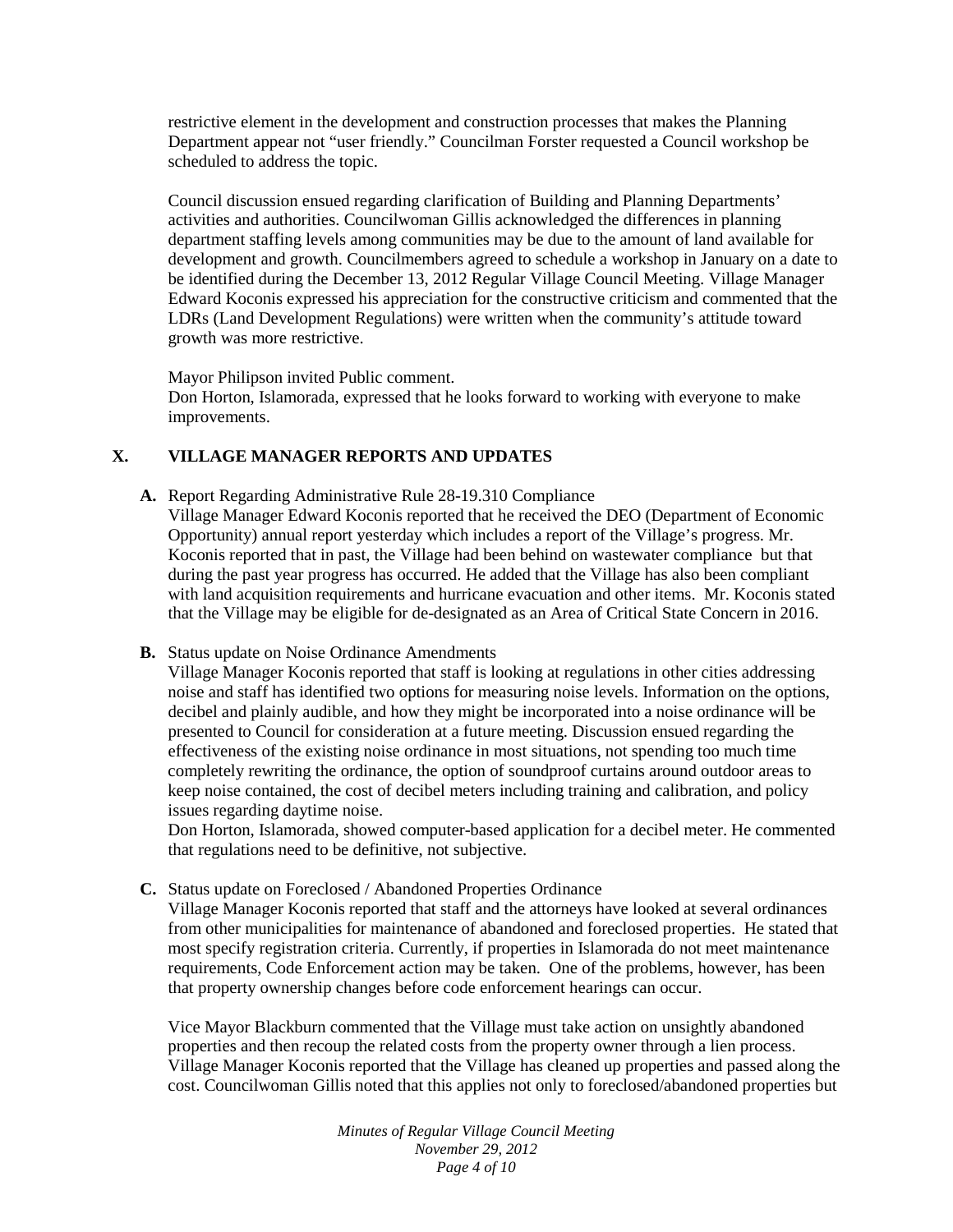also to those in limbo for future development. She suggested that reminder phone calls to cut grass or trim bushes may be needed.

John Fernandez, Islamorada, commented that banks that have repossessed a property do not care about maintaining them. He recommended that at least the front yard should be addressed.

Chris Sante, Islamorada, stated that ordinances are in place in other cities where the city goes in and takes care of the property right away. He recommended finding an existing ordinance that would allow the Village to perform yard maintenance and then put a lien on the property. Village Attorney Boniske stated that the Village adopted such regulations a year or two ago. Mayor Philipson invited additional public comment; there was none on this topic.

### **XI. WASTEWATER MATTERS**

#### **A.** Wastewater Update

Tom Brzezinski, Wade Trim, reported that the North Plantation Key (NPK) improvements project and Middle Plantation Key (MPK) project are currently under construction. Mr. Brzezinski further reported that three design packages are expected by December: 30% design for the Key Largo transmission line, 30% for water crossings; and 30% for the MPK pump station. He further reported that the value engineering process is underway. In addition, Wade Trim and Weiler are evaluating the NPK design and they are looking at potential savings for the NPK improvements project. The pavement evaluation proposal is expected to be presented to Council at the December 13 meeting; communications between staff and Reynolds have been open and that Reynolds has been responsive; that they are working to improve communications between delivery teams on the job and residents with the use of additional informational A-frame signs in the neighborhoods undergoing construction; and that the Reynolds wastewater website that should be available soon. He announced that the hotline number for wastewater project questions and complaints is 305-414-8356.

Mayor Philipson reported on the water summit in Chicago he attended along with 400 international executives in wastewater field, including Wade Trim and Reynolds. Mayor Philipson noted that the Village needs to be concerned about sea level rise due to global warming and its effect on infrastructure including the wastewater system.

Councilman Purdo requested better communication regarding the wastewater project to assist him with answering resident questions. Tom Brzezinski, Wade Trim, advised that detailed monthly reports to Council will be provided beginning December 13, 2012. Councilman Blackburn commented that the sewer system involves a lot of unattractive construction through 2015 and acknowledged that there will be annoyances and some inconveniences. Councilwoman Gillis suggested the hotline number be posted so people can get answers quicker. Councilman Forster suggested that A-frames will be a big help with communication. Wes Self, Reynolds Islamorada, reported that there is a plan to create a market for temporary use of used package plants.

Jim Bellizzi, Islamorada, commented that he read about a funding assistance program for small counties with populations less than 75,000 for road resurfacing. He stated that he did not know if Islamorada would qualify for the program but suggested that the Village investigate this option for funding. Mr. Bellizzi made further comments about the height of fences along the highway.

Buddy Pinder, Islamorada, recommended that residents call the hotline number with questions or complaints.

> *Minutes of Regular Village Council Meeting November 29, 2012 Page 5 of 10*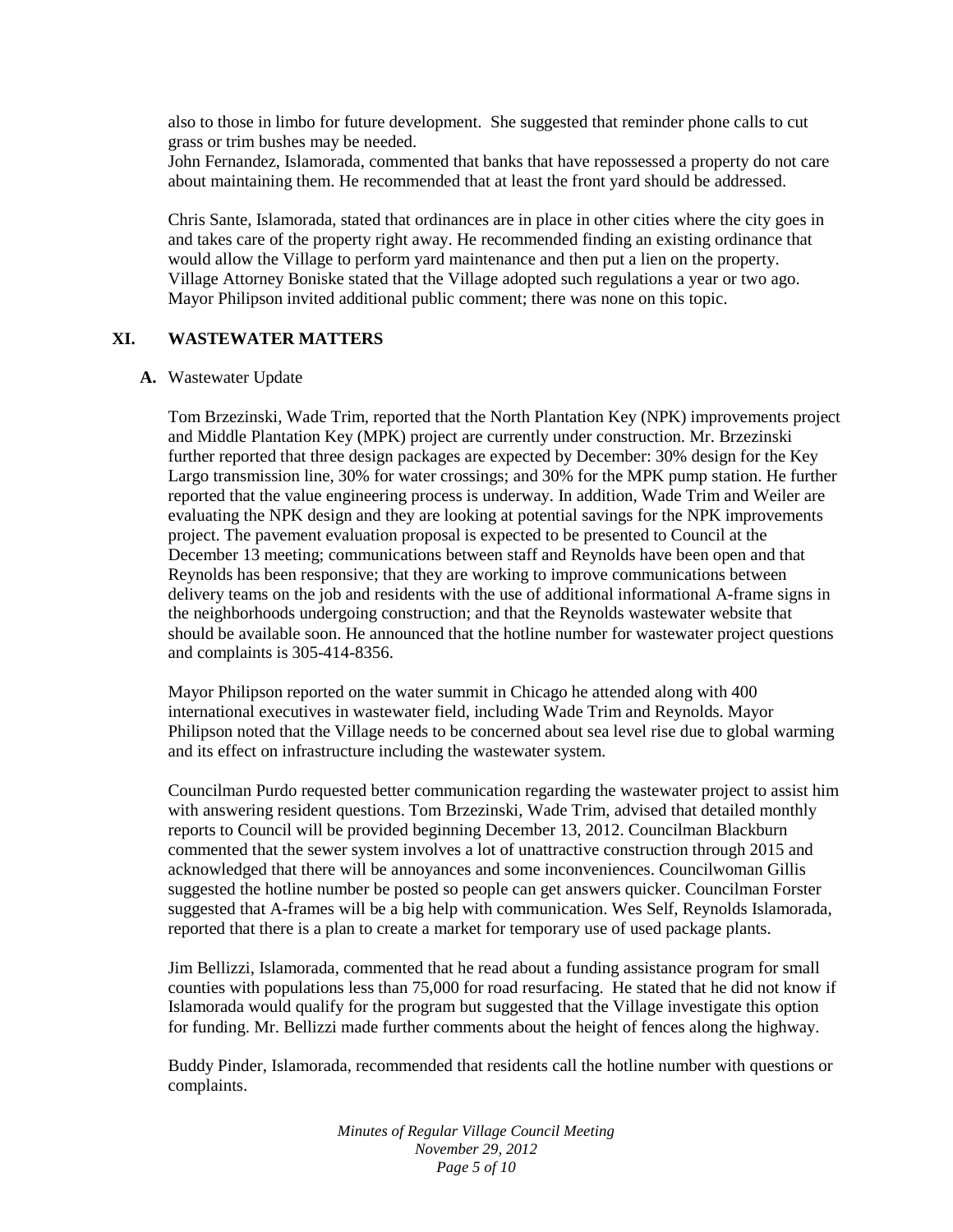### **XII. CONSENT AGENDA**

(All items on the Consent Agenda are considered routine by the Village Council and will be approved by one motion. There will be no separate discussion of these items unless a Councilmember so requests, in which event, the item will be moved to the Main Agenda.)

**A.** Minutes:

October 25, 2012 Regular Village Council Meeting November 8, 2012 Regular Village Council Meeting

**B.** Resolution Approving Third Amendment to Agreement for Professional State Lobbying Consulting Services

> **A RESOLUTION OF THE VILLAGE COUNCIL OF ISLAMORADA, VILLAGE OF ISLANDS, FLORIDA APPROVING THE THIRD AMENDMENT TO PROFESSIONAL STATE LOBBYING CONSULTING SERVICES AGREEMENT BETWEEN WILLIAM J. PEEBLES, P.A. AND ISLAMORADA, VILLAGE OF ISLANDS TO PROVIDE PROFESSIONAL STATE LOBBYING SERVICES; AUTHORIZING VILLAGE OFFICIALS TO IMPLEMENT THE TERMS AND CONDITIONS OF THE THIRD AMENDMENT; AUTHORIZING THE VILLAGE MANAGER TO EXPEND BUDGETED FUNDS; AUTHORIZING THE VILLAGE MANAGER TO EXECUTE THE THIRD AMENDMENT; AND PROVIDING FOR AN EFFECTIVE DATE**

A motion to adopt the Consent Agenda was made by Councilwoman Gillis. The motion received a second from Vice Mayor Blackburn. Mayor Philipson called for the vote and all were in favor.

# **XIII. ORDINANCES**

**A.** Second Reading– Dog Friendly Restaurants Ordinance

**AN ORDINANCE OF ISLAMORADA, VILLAGE OF ISLANDS, FLORIDA, AMENDING CHAPTER 30 "LAND DEVELOPMENT REGULATIONS," ARTICLE VI "SPECIFIC USE RESTRICTIONS," ESTABLISHING DIVISION 5 "DOG FRIENDLY RESTAURANTS," SECTION 30-1261 "AUTHORITY; INTENT AND PURPOSE," SECTION 30-1262 "DEFINITIONS," SECTION 30-1263, "APPLICATION REQUIREMENTS," SECTION 30-1264, "REGULATIONS," SECTION 30-1265, "PERMIT EXPIRATION, RENEWAL AND REVOCATION," AND SECTION 30-1266, "COMPLAINTS, REPORTING AND ENFORCEMENT," OF THE VILLAGE CODE OF ORDINANCES; PROVIDING FOR SEVERABILITY; PROVIDING FOR INCLUSION IN THE CODE; PROVIDING FOR THE TRANSMITTAL OF THIS ORDINANCE TO THE FLORIDA DEPARTMENT OF ECONOMIC OPPORTUNITY; AND PROVIDING FOR AN EFFECTIVE DATE UPON THE APPROVAL OF THIS ORDINANCE BY THE FLORIDA DEPARTMENT OF ECONOMIC OPPORTUNITY**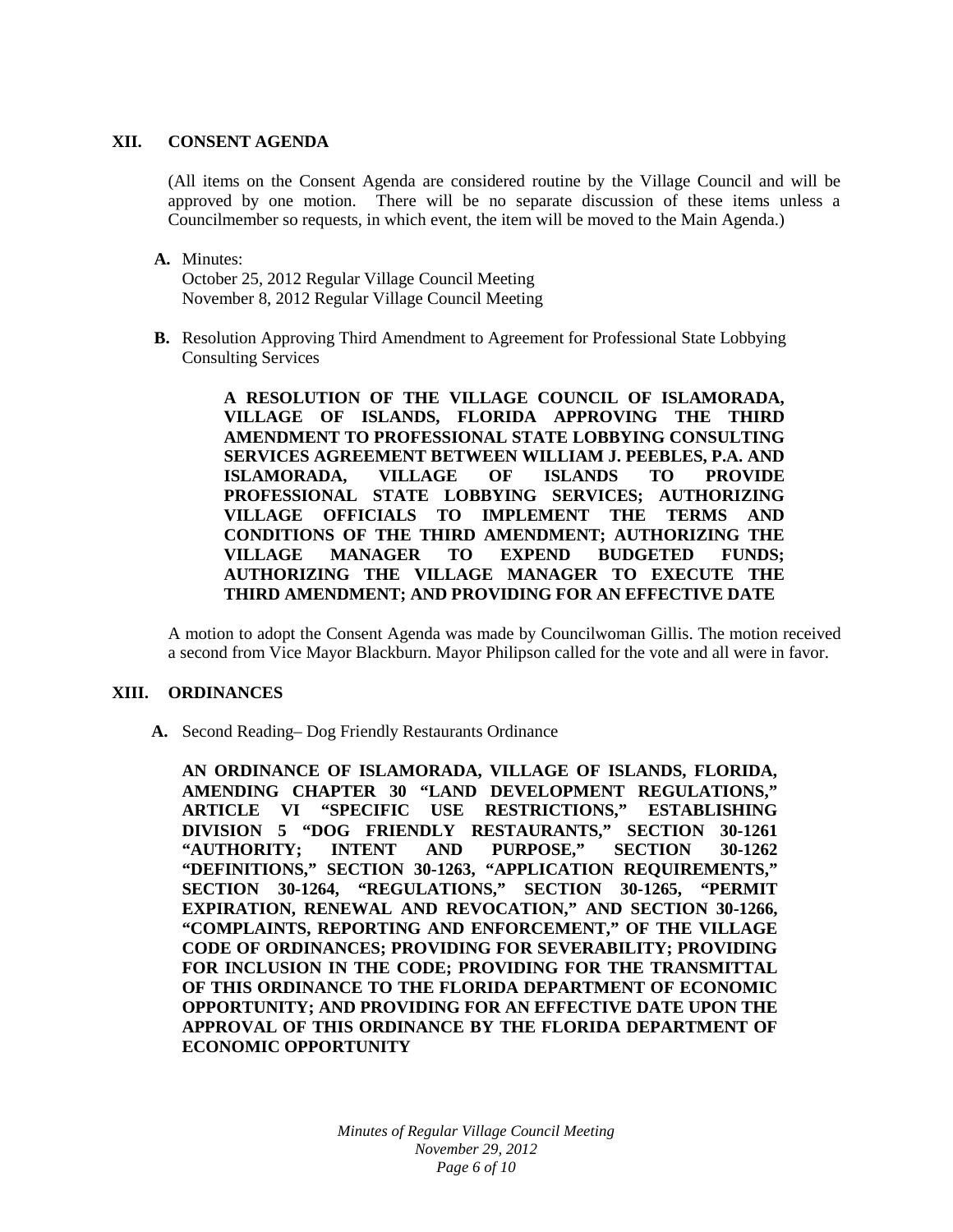Village Attorney James White read the title of the ordinance. Mayor Philipson asked Planner Jay Berenzweig to provide the staff report. Mr. Berenzweig provided the report and stated the ordinance incorporates all requirements set forth in Florida Statutes and includes additional insurance and rabies certificate requirements. Mr. Berenzweig recommended adoption of the ordinance on second reading.

Councilman Forster commented about the proposed ordinance and questioned the need for the Village to be named as additional insured due to the costs to the applicant.

Dave Boerner, Islamorada, spoke in support of the ordinance.

Larry Barr, Islamorada, expressed that it should be business friendly and to keep it simple. Dave Boerner, Islamorada, commented that restaurant employees shall be prohibited from touching or handling dogs, therefore, they cannot check for proper tags.

Council discussion ensued regarding whether to require the Village be named as an additional insured on the insurance policy of a restaurant applying to allow dogs and whether to require a license tag or rabies tag .

Following Council discussion, Village Manager Edward Koconis read amendments to the ordinance into the record: remove the sentence "The village shall be named as an additional insured on the required insurance." from Section 30-1263(f) and remove Section 30-1264(m) in its entirety.

A motion to adopt the ordinance as amended was made by Councilman Forster**.** The motion received a second from Councilman Purdo. Mayor Philipson requested Mary Swaney call the roll and the motion passed 5-0.

# **XIV. QUASI-JUDICIAL**

There were no quasi-judicial items.

### **XV. RESOLUTIONS**

**A.** Resolution Amending the Schedule of Fees for Planning and Development Services Applications to Include Fees for Dog-Friendly Restaurants

# **A RESOLUTION OF THE VILLAGE COUNCIL OF ISLAMORADA, VILLAGE OF ISLANDS, FLORIDA; AMENDING THE SCHEDULE OF FEES FOR PLANNING AND DEVELOPMENT SERVICES APPLICATIONS; AND PROVIDING FOR AN EFFECTIVE DATE**

Village Attorney James White stated that this resolution is the companion to the dog-friendly restaurants ordinance to provide fees for the registration. Mr. White read the title of the resolution. Mayor Philipson asked Principal Planner Cheryl Cioffari to provide the staff report. Ms. Cioffari provided the report and recommended adoption of the resolution. Council briefly discussed the amount of the registration fees.

Mayor Philipson opened public comment and there was none.

A motion to adopt the resolution was made by Councilman Purdo**.** The motion received a second from Vice Mayor Blackburn.

Mayor Philipson called for the vote and the motion passed 5-0.

*Minutes of Regular Village Council Meeting November 29, 2012 Page 7 of 10*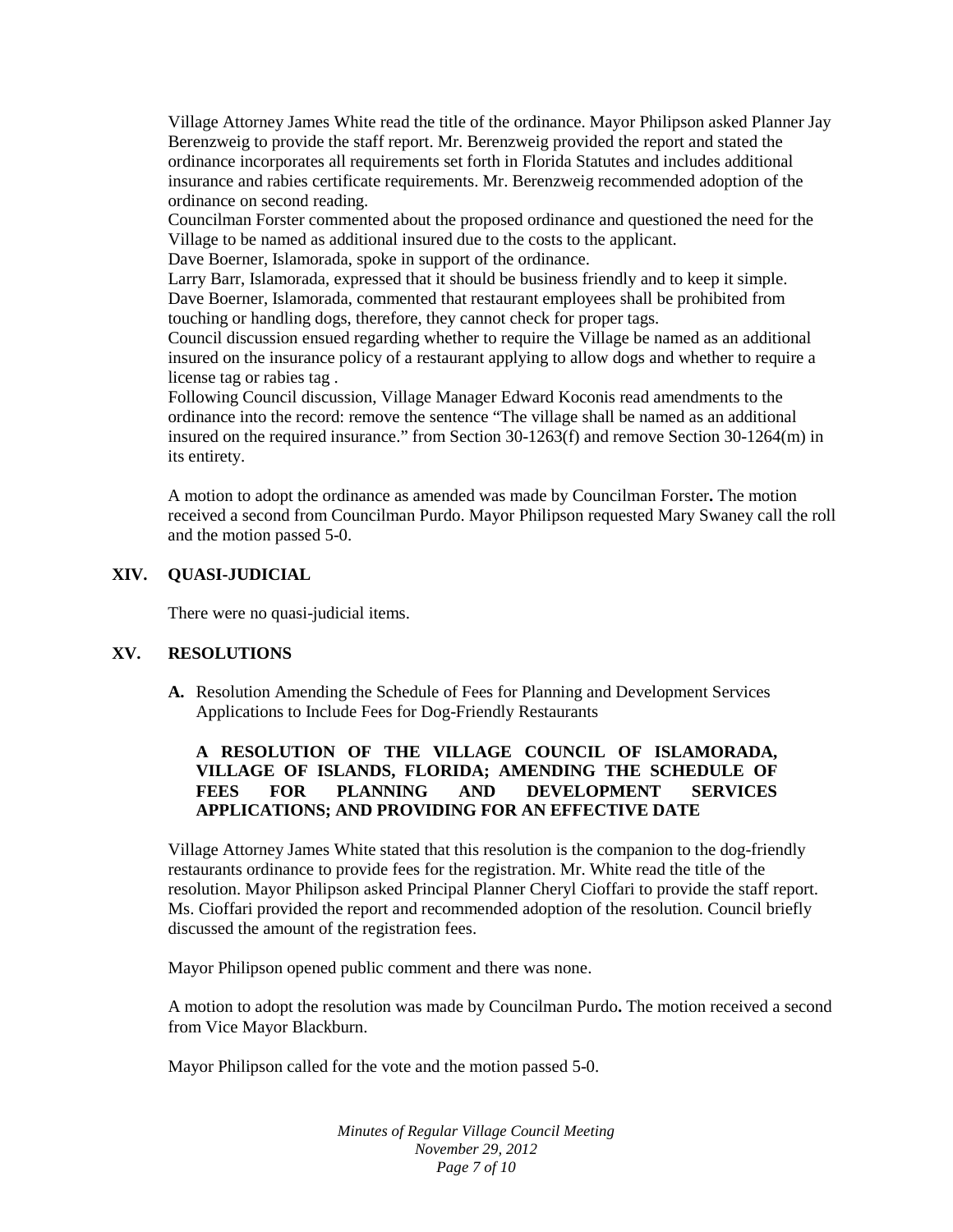### **XVI. MOTIONS**

**A.** Discussion and Direction regarding U.S. 1 Transportation Concurrency

Mayor Philipson asked Senior Planner Kevin Bond to provide the staff report. Mr. Bond provided the report regarding U.S. 1 transportation concurrency, its effect on new development and options regarding the Level of Service that are being addressed with Monroe County and municipalities within the County.

Council discussion ensued regarding new developments, lack of turn lanes and the current methodology to determine Level of Service. Following Council discussion, Mayor Philipson confirmed Council consensus to propose County-wide level of service methodology.

Jim Bellizzi, Islamorada, stated that Florida Statute 339.2816 says counties with populations under 75,000 would qualify for funds if there is a local option gas tax such as Monroe County, but the funds cannot be used for capacity improvements on county roads. Dave Boerner, Islamorada, stated that concurrency on transportation is essential and that getting rid of segments and going with a county-wide method would be the best way to go. Larry Barr, Islamorada, reported that Tavernier and Key Largo have A level of service and that Lower Matecumbe and Tea Table are rated D and E. David deHaas, Islamorada, commented regarding the Florida Department of Transportation and the possible involvement of other state departments due to the political nature of the topic. Village Manager Koconis stated that it is best if all municipalities in the County agree on the methodology and will provide an update at the December 13, 2012 Regular Village Council Meeting.

# **XVII. UNFINISHED BUSINESS**

There were no unfinished business items on the agenda.

### **XVIII. MAYOR / COUNCIL COMMUNICATIONS**

**A.** Discussion Regarding Adopting a Sister City Affected by Hurricane Sandy

Mayor Philipson expressed positive comments about the Village's hurricane preparedness program. He asked Fire Chief William Wagner to provide some information about establishing Sister City program with a city in the northeast United States that was affected by Hurricane Sandy. Chief Wagner confirmed that an incident command system to manage disasters is in place for emergency incident management in the Village. Chief Wagner stated that an offer to assist a Sister City with future hurricane preparedness efforts would not be appropriate coming from the Fire Chief and should be made by the Mayor to the potential city's mayor. Council discussion ensued and direction was given to move forward with identifying a city to assist. Suggestions were made to request the assistance of former Councilman Don Achenberg or the Florida League of Cities.

**B.** Discussion Regarding the Planning Department (Councilman Forster)

(Item addressed following Citizens' Advisory Committee Updates earlier in the meeting.)

*Minutes of Regular Village Council Meeting November 29, 2012 Page 8 of 10*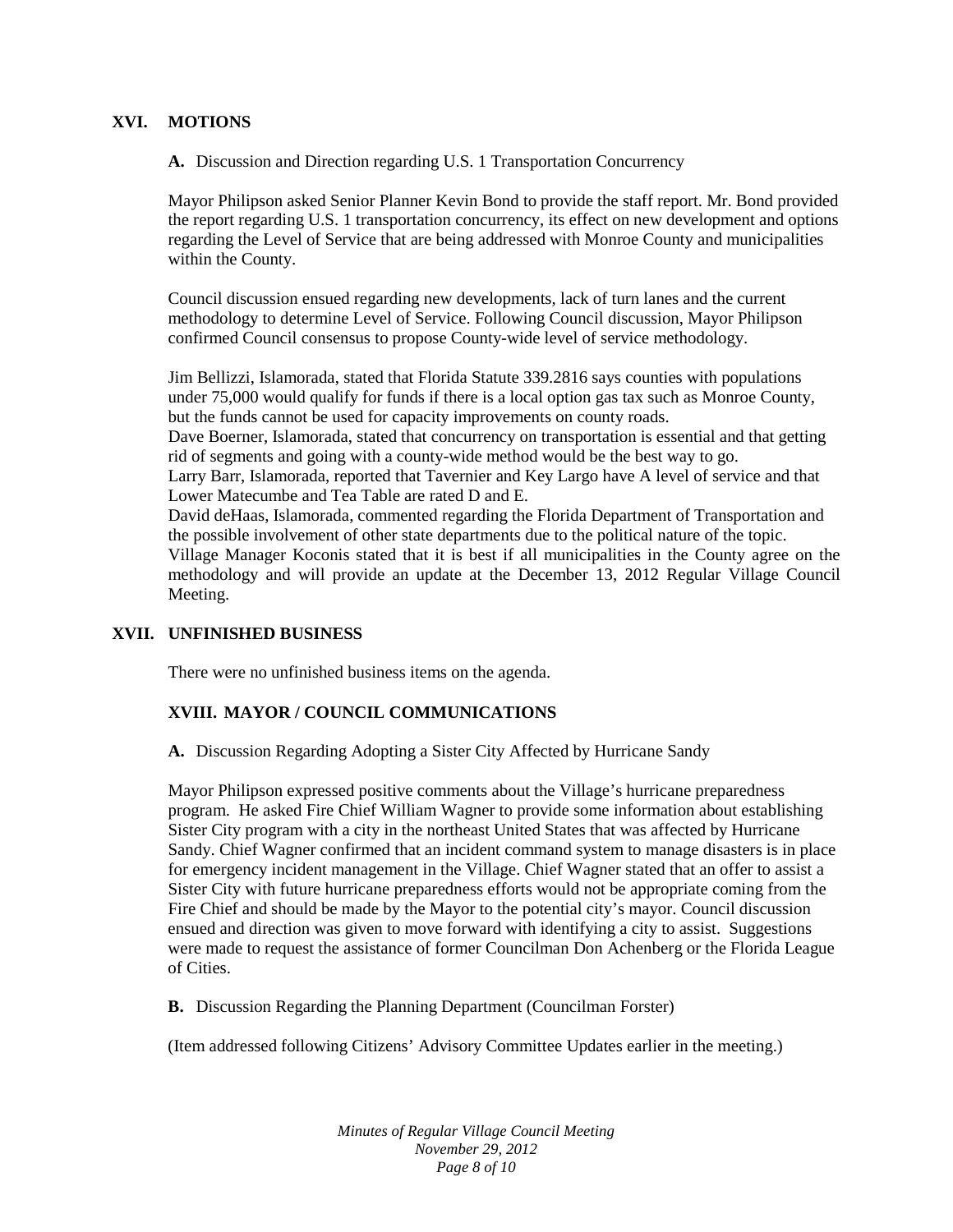### **C.** Discussion Regarding Legal Services (Councilman Forster)

Councilman Forster requested a workshop be held in the near future to address the Village Attorney services. Councilman Forster stated he would like to have an in-house attorney and also keep the current firm on board for items that the in-house person could not handle. Councilman Forster stated this is a business decision to save money. Council members agreed they wish to schedule a workshop in January to address this topic. Council discussion ensued regarding the costs for attorney services and the accessibility of an in-house attorney. Village Attorney Boniske explained that the Weiss, Serota firm worked with Council to establish an all-inclusive flat fee for daily services resulting in savings to the Village. Ms. Boniske further stated that last year the firm was tasked with drafting the Request for Proposals for the wastewater Design Build Operate agreement and provided contract / procurement services as well

as legal services for this matter. Ms. Boniske stated that most of the litigation is related to land use resulting when the council denies development applications. Ms. Boniske stressed that whatever the Council's decision, she and the Weiss Serota firm would provide assistance with any transition.

Jim Bellizzi, Islamorada, commented regarding attorney services and how his own case against the Village could have been handled differently.

Additional discussion items:

Mayor Philipson asked Parks and Recreation / Public Works Director John Sutter to provide a report regarding the Florida Department of Transportation (FDOT) meeting conducted earlier this evening.

John Sutter reported that the only question asked at the meeting was with regard to sea level rise; the primary information discussed was the data contained in the five-year summary. Mr. Sutter asked to report regarding the Florida Fish and Wildlife / Florida Department of Environmental Protection proposal for a boat ramp project at the fills from Tea Table to Lower Matecumbe Key and the need to control parking in that same area. Mr. Sutter reported he received an email from FDOT stating that FDOT will not make the changes to parking along the fill that were requested by the Village and that the ramp project, previously opposed by Islamorada, is still under consideration.

### **XIX. VILLAGE ATTORNEY COMMUNICATIONS**

Mayor Philipson asked Village Attorney Nina Boniske if there were any Village Attorney communications.

Village Attorney Nina Boniske requested an Executive Session for the matter captioned William A. Wagner III 128015-12-FM.

Ms. Boniske confirmed that future wastewater needs were addressed in Gorman's plans for the Wet Net affordable housing project.

Ms. Boniske suggested Council assign a member to meet with the FDOT secretary to facilitate resolving issues between the Village and that department. Mayor Philipson added that at a future meeting Council address each member's areas of expertise and assign individual members various topics and activities.

> *Minutes of Regular Village Council Meeting November 29, 2012 Page 9 of 10*